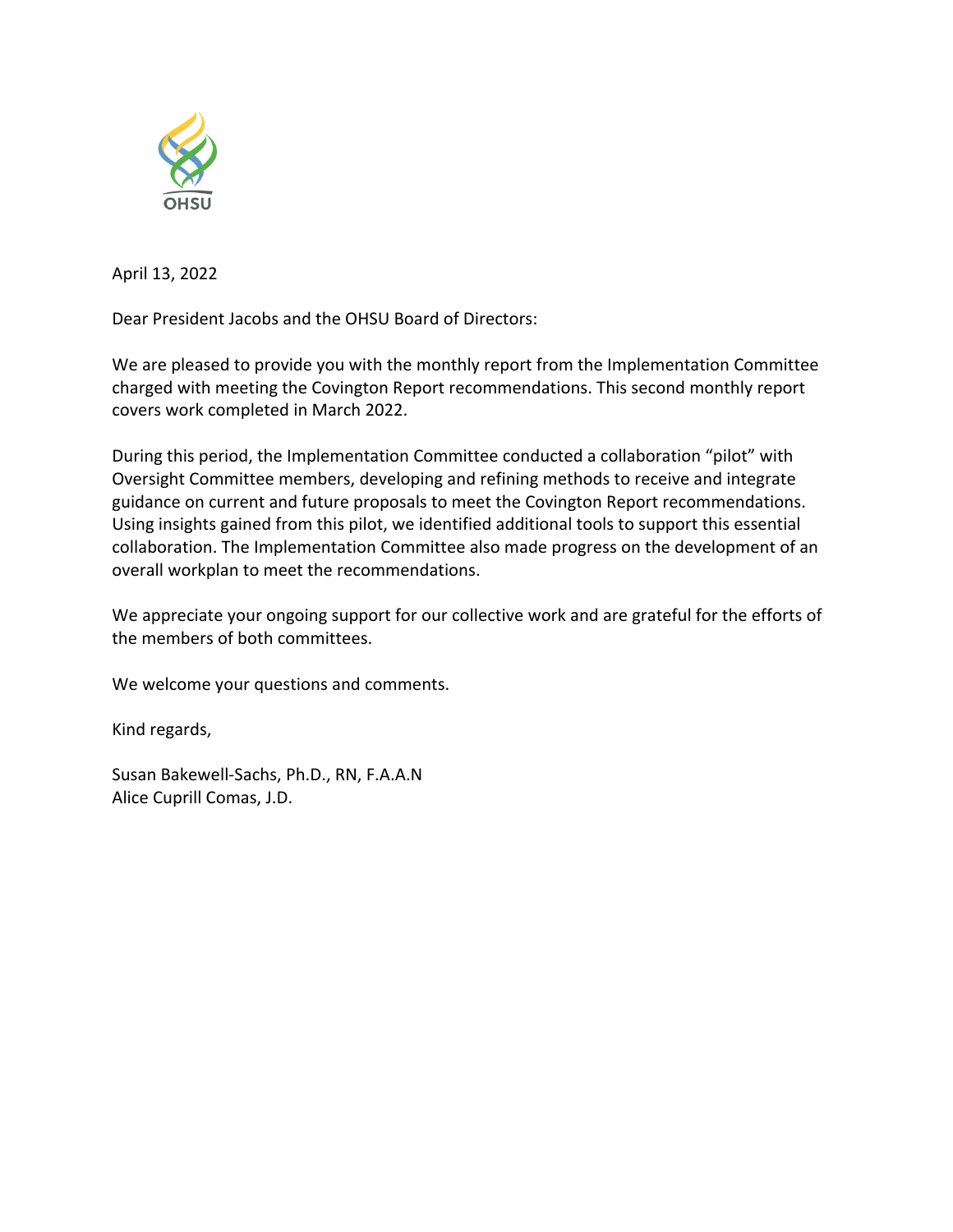### Implementation Committee Monthly Report

Report #2 covering: March 2022 Submitted by: Susan Bakewell-Sachs, Ph.D., RN, F.A.A.N, and Alice Cuprill Comas, J.D.

#### 1. HIGHLIGHTS

The Implementation Committee held two meetings in March. During and between these meetings, a collaboration "pilot" focused on the recruitment of an executive vice president overseeing human resources was initiated and is now near completion. Insights from this pilot informed the design of a new process—a trauma-informed SBAR model (Situation, Background, Assessment, Recommendation)—to present proposals to and receive guidance from the Oversight Committee about the Covington Report recommendations. The Implementation Committee also made progress on the overarching workplan to meet these recommendations, assigning managerial leads and teams to each of the eight component workstreams. The accountability framework (the dashboard), a joint effort of the OHSU Enterprise Program Management Office and the Oversight Committee, is expected to launch in May.

## 2. ACTIVITY OVERVIEW

The Implementation Committee met twice this month—March 3 and March 17. The meetings, held from 3 to 4:30 p.m., were well-attended. This section of the monthly report summarizes the work undertaken by the Implementation Committee during these meetings as well as relevant efforts completed outside of formal meetings. The four topics covered in this section are listed here and discussed below:

- The collaboration pilot with the Oversight Committee
- Status of the workplan, including identification of workstream managerial leads
- Use of the SBAR (Situation, Background, Assessment, Recommendation) model for presenting proposals to the Oversight Committee
- The status of the accountability framework (the tracking dashboard)

**The collaboration pilot with the Oversight Committee.** Recruitment of a new executive vice president to oversee human resources at OHSU is a key recommendation in the Covington Report. Underlying the success of this recruitment is the development of a position description that accurately reflects the expectations for the role and qualifications of a potential candidate.

Representatives on the Implementation Committee, in consultation with human resources and leaders across OHSU, developed an initial position description. This position description was then used to pilot a process by which the Implementation Committee would receive guidance from the members of the Oversight Committee.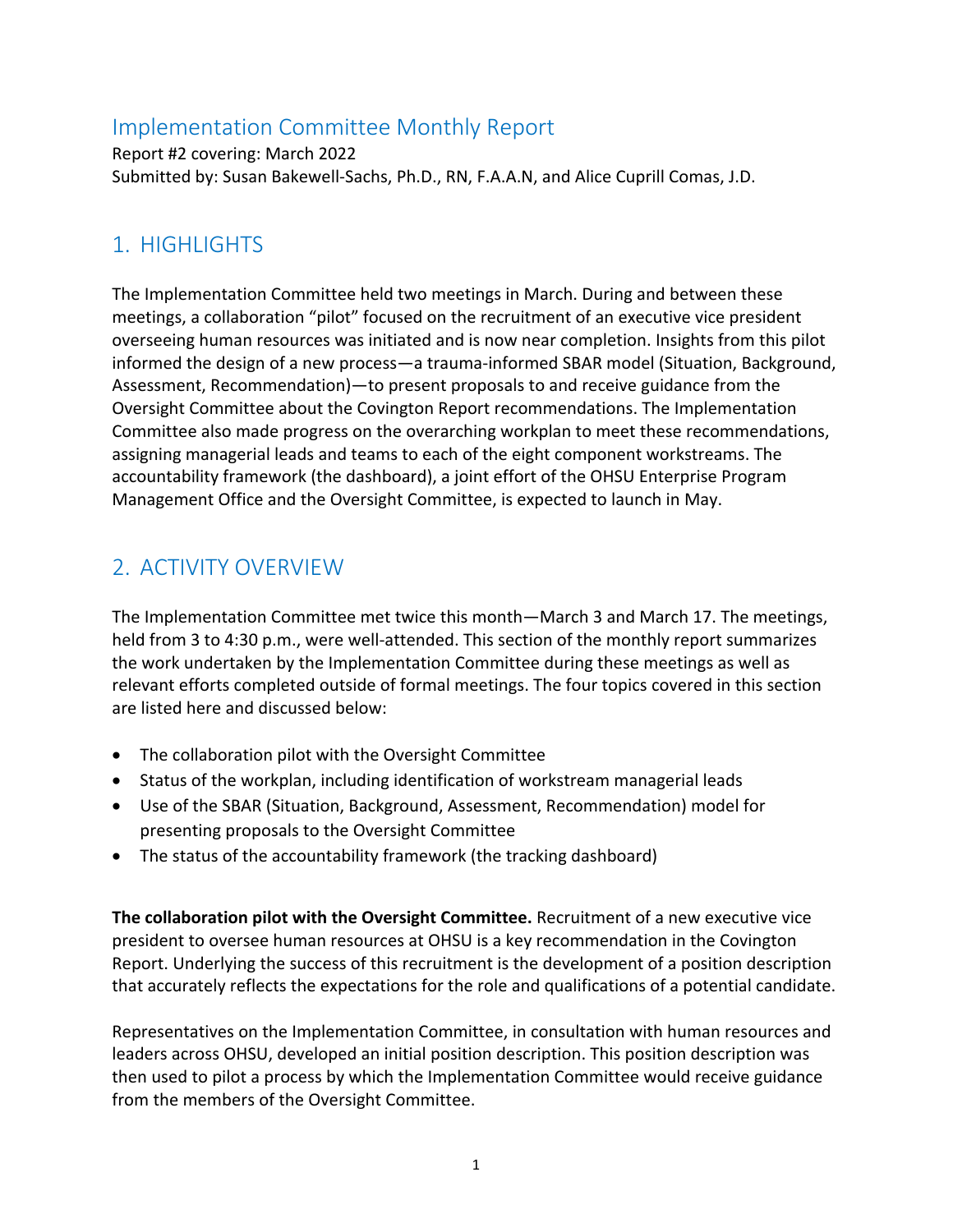The pilot involved several steps; the first was providing the position description along with supporting materials to the Oversight Committee. As described in the companion March report from the Oversight Committee, the Oversight Committee members broke into ten small groups to review the document. The resulting feedback (an executive summary and four pages of commentary compiled by the Oversight Committee co-chairs) was then provided to Implementation Committee members. The feedback was reviewed in detail at the March 17 meeting.

The Implementation Committee deployed a RAG (Red, Amber, Green) tool, indicating specifically if or how (and why) the suggested changes were integrated into the revised position description. The revisions were provided back to the Oversight Committee where additional feedback was gathered and shared with Implementation Committee co-chairs for a second round of revisions. A final review of the position description is on the agenda for the April 14 Oversight Committee meeting. A formal announcement about the nationwide recruitment is expected by the close of April.

Input from the Oversight Committee members significantly improved the position description, reflecting perspectives from across OHSU that would not have been captured outside of this new process. The likelihood of a successful recruitment is thus increased. Also, the lessons learned from the collaboration pilot are shaping new bi-directional processes between the two committees.

**Status of the workplan, including identification of workstream managerial leads.** A key responsibility of the Implementation Committee is to develop a workplan to meet the recommendations identified in the Covington Report. As a first step, and as noted in the February committee report, all the recommendations have been categorized into eight workstreams:

- Define a vision, strategy and change communications/platform
- Clarify and elevate the role of the Center for Diversity & Inclusion
- Improve the effectiveness of the human resources function
- Realign the Office of Affirmative Action & Equal Opportunity
- Re-engineer incident processes
- Increase workforce diversity
- Develop objectives for managers
- Report on human resources metrics

In March, Implementation Committee members reviewed and approved the eight workstream categorizations as the functional elements of an overarching workplan. The Implementation Committee identified managerial leads and teams (or the roles and skills needed to populate the teams) for each of the eight workstreams. Working with staff from the OHSU Enterprise Program Management Office, each lead/team will: 1) finalize the staffing for the workstream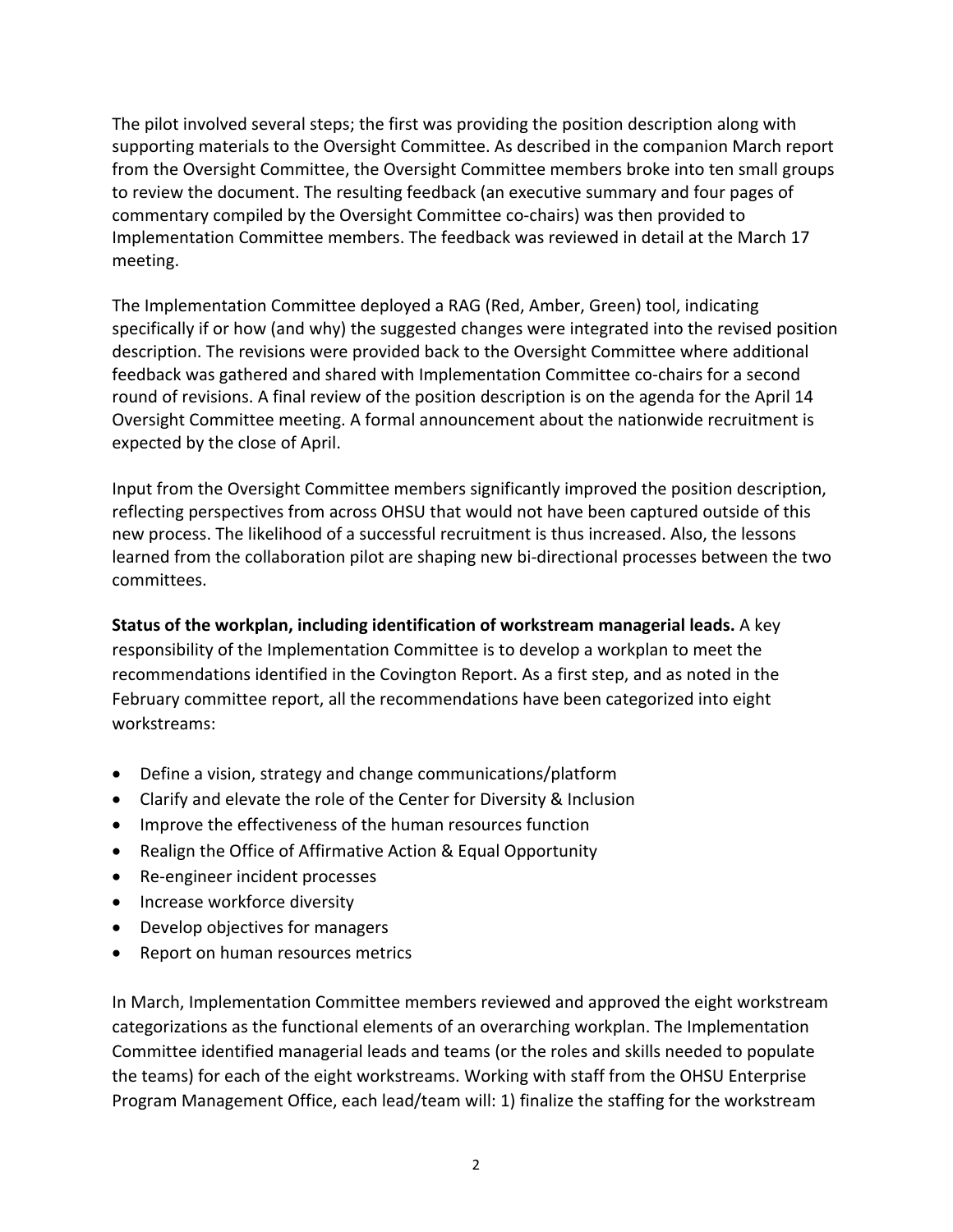teams as needed; 2) develop a suite of specific proposals to present to the Oversight Committee; and 3) develop information to show how a recommendation has been met (or is underway) from work undertaken prior to the Covington Report's receipt. In both cases—a new proposal or an indication that a recommendation is underway—the presentation to the Oversight Committee will rely on an SBAR model, customized to reflect trauma-informed principles, as described below.

**Use of the SBAR (Situation, Background, Assessment, Recommendation) model for presenting proposals to the Oversight Committee.** The pilot showed unequivocally the value of the collaboration between the two committees. It also showed that this collaboration, if it is to be impactful, must provide meaningful opportunities for all involved to reflect and react. This takes time. Thus, going forward, the Implementation Committee will deploy a process tactic designed to ensure time is both adequately allotted and used efficiently.

The Implementation Committee is adopting the SBAR model customized to include the traumainformed "four-questions lens" (see February's committee report for information about the origin of these questions.) The SBAR tool—Situation, Background, Assessment, Recommendation—is a standardized OHSU project management tool (form) by which new projects, policies or other change efforts are concisely explained and justified in one to two pages. In addition to the four SBAR elements, depending on the nature and scope of the proposal, the form may include timelines, cost estimates and/or other types of resources allocations.

As noted, each SBAR proposal will also include answers to the trauma-informed four-question lens (now renamed the Diversity, Equity, Inclusion and Belonging, or DEIB lens) previously adopted by the Implementation Committee. These DEIB screening questions are:

- 1. How will this action/activity/effort better help us understand the experiences of those who have experienced overt discrimination, implicit bias, racism and historical trauma and account for cultural, historical and gender factors?
- 2. How will this action/activity/effort help improve the experiences for those who have experienced overt discrimination, implicit bias, racism and historical trauma and account for cultural, historical and gender factors?
- 3. How will this action/activity/effort help ensure leadership's accountability for changing organizational behaviors and patterns that disproportionately negatively impact those who have experienced overt discrimination, implicit bias, racism and historical trauma and account for cultural, historical and gender factors?
- 4. How will we ensure evaluation and continuous improvement?